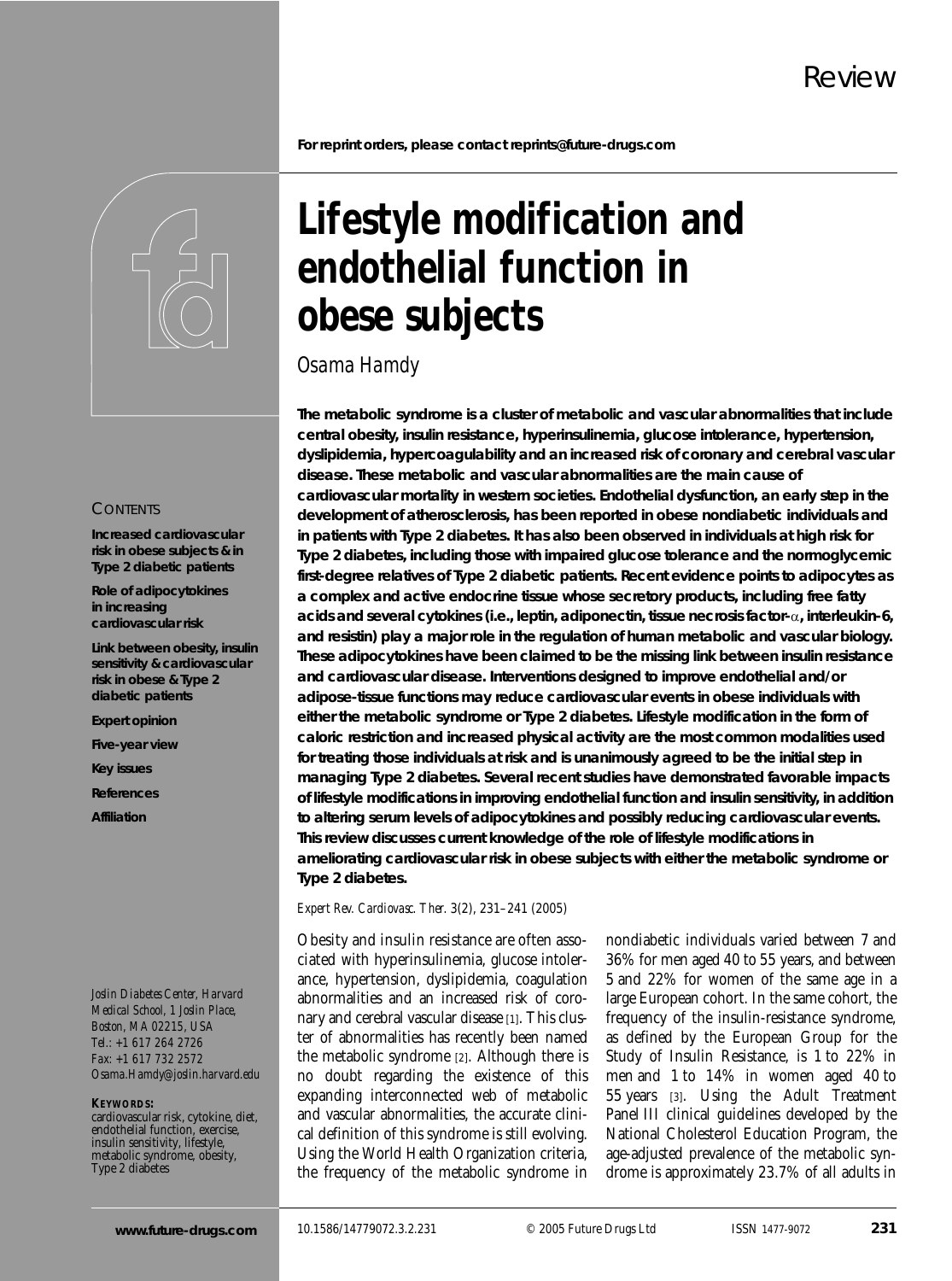the USA above the age of 20 years [4]. This population has an overall excess coronary artery disease (CAD) risk of approximately 70% [5]. Although several medications may be useful in managing this syndrome, lifestyle modification in the form of weight reduction through caloric restriction and increased physical activity is still the most common modality used in managing this high-risk population. More recently, the Diabetes Prevention Program (DPP) demonstrated that lifestyle modification that resulted in an approximately 7% weight reduction, sustained for an average duration of 2.8 years, reduced the risk of developing Type 2 diabetes by 58% among individuals with impaired glucose tolerance compared with the control group [6]. Further studies demonstrated that similar intervention improves endothelial function [7], adipocytokine profile [8] and possibly reduces cardiovascular risk. This review demonstrates current knowledge of the impact of lifestyle modifications through either caloric restriction, exercise, or both, in ameliorating cardiovascular risk in obese individuals with either the metabolic syndrome or Type 2 diabetes.

# **Increased cardiovascular risk in obese subjects & in Type 2 diabetic patients**

The risk for CAD is two- to three-times higher in obese nondiabetic individuals and three- to four-times higher in Type 2 diabetic patients compared with nondiabetic lean individuals [9,10]. It is quite clear that endothelial dysfunction (ED) is an early step in the atherosclerotic process, which eventually leads to CAD [11,12]. Numerous studies have shown that ED occurs in patients with Type 2 diabetes, whether evaluated *in vivo* or in isolated arteries *in vitro* [13–15]. A similar vascular abnormality was also observed in obese nondiabetic individuals [16] and in subjects at high risk for developing diabetes, including subjects with impaired glucose tolerance and normoglycemic first-degree relatives of patients with Type 2 diabetes [17].

Although the exact pathogenesis of ED in these populations is not yet fully understood, multiple mechanisms are likely to be involved. Several components of the metabolic syndrome such as dyslipidemia, insulin resistance, hyperinsulinemia, hyperglycemia and hypertension may be central to the development of ED [18]. It has been hypothesized that ED could be a consequence either of decreased nitric oxide (NO) synthesis, increased inactivation of NO or decreased arterial smooth muscle responsiveness to NO. There is some evidence that decreased NO production results from diabetes-related endothelial cell injury [19,20]. Similarly, there is evidence that degradation of NO by oxygen-derived free radicals and advanced glycation end products may be augmented in the hyperglycemic state [21–23].

Several reports demonstrated an elevation of markers of endothelial activation in diabetic patients, including vascular and intercellular adhesion molecules [24,25]. They also pointed to their association with the development of atherosclerosis [24–26]. Adhesion molecules are expressed on the endothelial surface of arterial blood vessels in response to inflammatory stimuli [24] and can also be detected in soluble

form in the circulation. The intercellular adhesion molecules (ICAMs) and vascular cell-adhesion molecules (VCAMs) are thought to play a role in the early stages of vascular disease by facilitating the adhesion of circulating monocytes to, and their transmigration through, the endothelium [27].

Diabetic patients also have a higher plasma level of plasminogen activator inhibitor (PAI)-1 than nondiabetic subjects – a cytokine known to be associated with an increased risk of coronary artery thrombosis [28]. Through several postulated mechanisms, elevated PAI-1 levels causes an increase in thrombotic tendency [29]. PAI-1 inhibits the fibrinolytic action of plasminogen activator and thus inhibits the dissolution of fibrin deposits on the luminal sides of the vessel wall. In addition, it decreases vascular smooth muscle cell migration and expression of urokinase within the blood vessel wall and atherosclerotic plaque.

# **Role of adipocytokines in increasing cardiovascular risk**

Obesity and, in particular, increased central-fat accumulation is a prominent feature of the metabolic syndrome. Increasing evidence points to the important role of adipocytes as a complex and active endocrine tissue whose metabolic and secretory products, including free fatty acids, leptin, adiponectin, PAI-1, interleukin (IL)-6, tumor necrosis factor (TNF)- $\alpha$ , resistin and others [30–32], play a major role in whole-body metabolic and vascular homeostasis. It remains controversial as to whether all adipose tissue has exactly the same endocrine role or whether its endocrine function is solely dependent on its anatomic location. Although there is no doubt that intra-abdominal fat has a significant impact on cardiovascular and metabolic biology, the metabolic role of peripheral fat remains controversial. In contrast to the view that all fat accumulation increases cardiovascular risk, a recent report demonstrated that peripheral fat may have an antiatherogenic effect [33].

The cardiovascular effect of adipose tissue, particularly that accumulated in a visceral location, probably occurs via alterations in lipoprotein profile (low high-density lipoprotein [HDL]), increased free fatty acids and alteration of other adipocyte secretory products. For example, the PAI-1 mentioned above is expressed in, and secreted by, adipocytes [34]. Although adipose tissue is not the major source of PAI-1, adipose tissue contributes significantly to the increase in PAI-1 plasma levels in obese individuals [34].

Adiponectin is another adipokine that has been implicated in the regulation of whole-body insulin sensitivity [35]. Levels are reduced as a function of obesity, increased amounts of visceral fat and insulin resistance. A reduction in both adiponectin gene expression and secretion with weight gain was claimed to contribute to the development of cardiovascular disease [36]. *In vitro*, human recombinant adiponectin suppresses endothelial expression of adhesion molecules, proliferation of vascular smooth muscle and the transformation of macrophages into foam cells [37]. In human aortic endothelial cells, adiponectin was also shown to inhibit TNF-α-induced monocyte adhesion and to suppress mRNA levels of VCAM-1 [10]. Okamoto and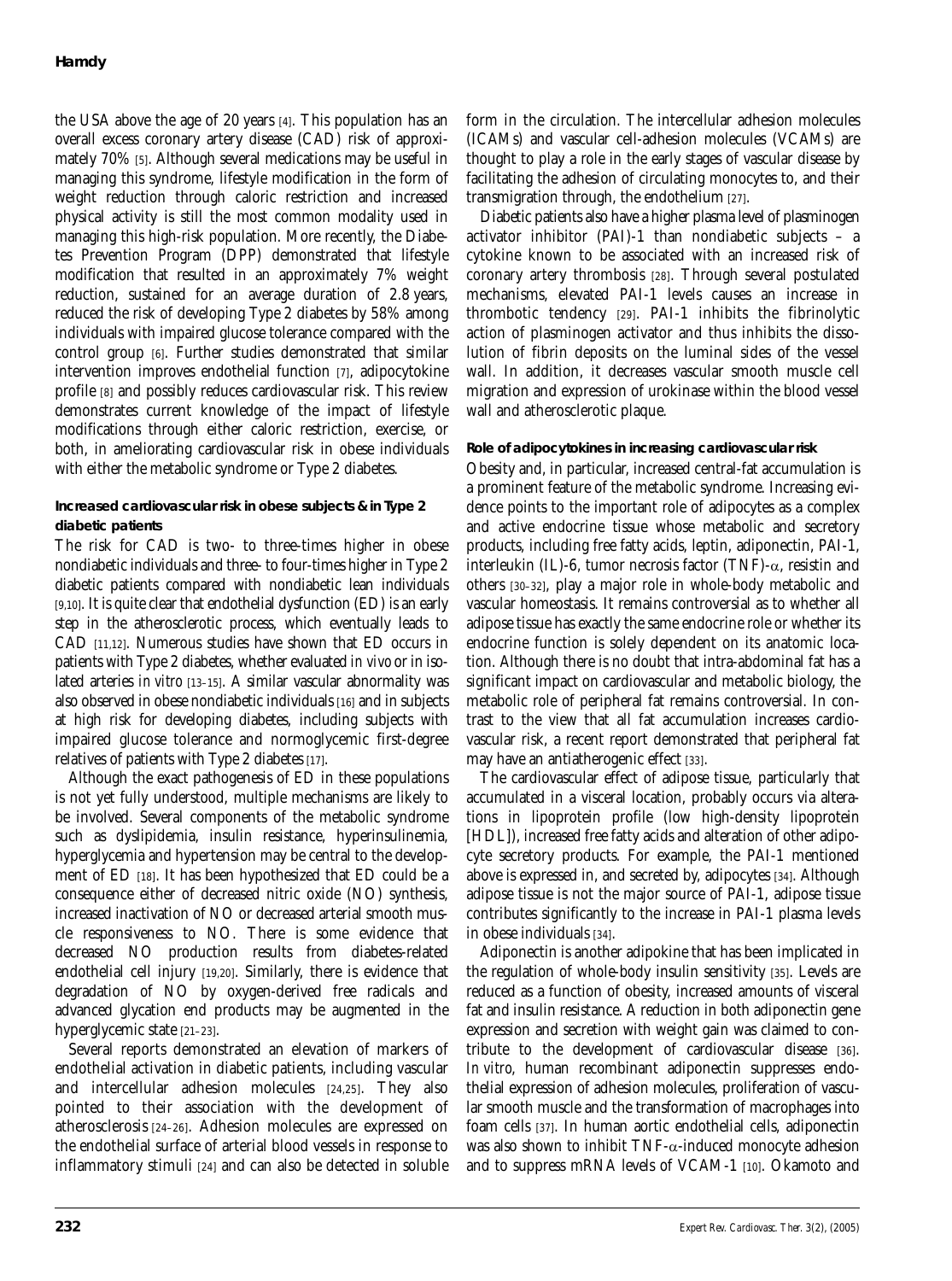colleagues demonstrated that an adenovirus-mediated increase of plasma adiponectin significantly suppressed the progression of atherosclerotic lesions in apoE-/- mice [38]. In another study, adiponectin overexpression attenuated TNF-α-mediated growth-factor expression in endothelial cells [39]. These data may explain the association between decreased plasma adiponectin concentration and a higher risk of CAD [40].

Leptin, which is predominantly secreted by subcutaneous adipose tissue, has also been implicated in the etiology of hypertension and cardiovascular disease through its effects on the sympathetic nervous system in adipose tissue, the kidneys and the adrenal glands [41].

Meanwhile, adipose tissue is an important determinant of low-level chronic inflammatory status, which is believed to link obesity and insulin resistance to ED and CAD [42]. It is known that adipose tissue is an important source of TNF- $\alpha$ and IL-6. These proinflammatory cytokines are linked to all measures of obesity and are strongly related to insulin resistance [43]. Increased expression and secretion of TNF- $\alpha$  in obese individuals may contribute to adipocyte insulin resistance [44]. TNF- $\alpha$  is also increased in individuals with premature cardiovascular disease independent of insulin sensitivity [45]. TNF- $\alpha$  acts as a higher-order cytokine that influences the synthesis, secretion and activity of other adipokines that affect the endothelium, such as IL-6, PAI-1 and leptin [46]. Local infusion of TNF- $\alpha$  was found to impair endotheliumdependent vasodilation [47]. At a molecular level, TNF- $\alpha$  has been shown to:

- Increase the adhesion of monocytes to vascular endothelium [48]
- Activate nuclear factor (NF)-κB-dependent proinflammatory pathways [49]
- Induce endothelial expression of VCAM-1 [50]
- Induce smooth muscle expression of matrix metalloproteinase-1

These effects contribute to ED and plaque destabilization/rupture [51]. Conversely, a reversal or reduction of TNF-α effects along the downstream IKK-β/NF-κB inflammatory pathway improves insulin sensitivity [52].

On the other hand, IL-6 stimulates lipolysis and increases hepatic production of triglycerides [53]. IL-6 also controls hepatic production of C-reactive protein (CRP), which is a strong independent predictor of CAD [54]. Interestingly, CRP was found to correlate with fasting insulin concentration and various measures of body fat [54]. IL-6 is also known to promote the release of endothelial adhesion molecules and other chemokines [55]. It was recently shown that IL-6 plasma concentration is a strong predictor of future myocardial infarction in healthy men [56].

The interlink between these proinflammatory cytokines is complex, as where TNF- $\alpha$  stimulates IL-6 production and consequently hepatic CRP production, IL-6 exerts a feed-back inhibition of TNF- $\alpha$  [57]. Interventions that mainly increases IL-6, such as exercise, may have an anti-inflammatory effect through suppression of TNF- $\alpha$ , which is a major inducer of inflammation [58].

**Link between obesity, insulin sensitivity & cardiovascular risk in obese & Type 2 diabetic patients**

Earlier studies demonstrated that both obese and Type 2 diabetic individuals have blunted endothelium-dependent vasodilation, and that the association between endothelial function and insulin resistance is independent [16,59]. In addition, obese/insulin-resistant people do not experience normal endothelium-dependent vasodilation in the presence of euglycemic hyperinsulinemia [16]. In obese Type 2 diabetes mellitus patients, Baldeweng and colleagues found that obesity appeared to relate to endothelial function more than diabetes [59]. However, the relative roles of hyperglycemia and insulin resistance in the regulation of endothelial function remain to be thoroughly ascertained.

On the other hand, increased circulating cytokines and growth factors, and their consequent subclinical inflammation, are currently viewed by many researchers as possible key players in the etiology of atherosclerosis and diabetes [52,60]. Of particular interest, a low adiponectin serum concentration was observed in obesity, Type 2 diabetes and CAD in both mice and humans [31]. This observation attracts attention to this particular adipokine as the possible link between the three conditions. Although it is unclear how adiponectin affects insulin resistance, some evidence indicates that adiponectin improves the peripheral action of insulin by accelerating β-oxidation of free fatty acids in skeletal muscle [61].

On the other hand, levels of the proinflammatory cytokines IL-6 and TNF- $\alpha$  were shown to be correlated with all measures of obesity and were strongly related to insulin resistance [62–65]. Increased gene expression and protein production of TNF- $\alpha$ and its receptors 1 and 2 in adipose tissue were observed in an obese insulin-resistant rodent model and in obese subjects [44]. In humans, TNF- $\alpha$  levels inversely correlate with insulin sensitivity, as assessed by euglycemic hyperinsulinemic clamp [61]. Several studies in obese mice with a homozygous null mutation at TNF- $\alpha$ , or its receptor loci, demonstrated that the genetic absence of TNF- $\alpha$  signaling leads to a significant improvement in insulin-receptor signaling capacity and consequently insulin sensitivity [66]. The mechanism by which  $TNF-\alpha$  induces insulin resistance is still not fully understood. Evidence suggests that TNF- $\alpha$  is associated with the downregulation of glucose transporter (GLUT)-4 mRNA in adipose tissue and skeletal muscles, and a reduction in insulin receptor substrate-1 [61,63]. Similarly, elevated levels of IL-6 reduce insulin sensitivity by inhibiting GLUT-4 [64]. Pradhan and colleagues recently demonstrated that elevated IL-6 doubles the risk of developing diabetes [65]. The link between adipose tissue mass and insulin resistance and ED is illustrated in FIGURE 1.

Although metformin and thiazolidinediones are extensively used in Type 2 diabetic patients to improve insulin sensitivity, neither of them are currently approved by the US Food and Drug Administration (FDA) to be used in subjects with the metabolic syndrome without diabetes. The DPP demonstrated that metformin has partial success in preventing progression to Type 2 diabetes among the impaired glucose-tolerence population.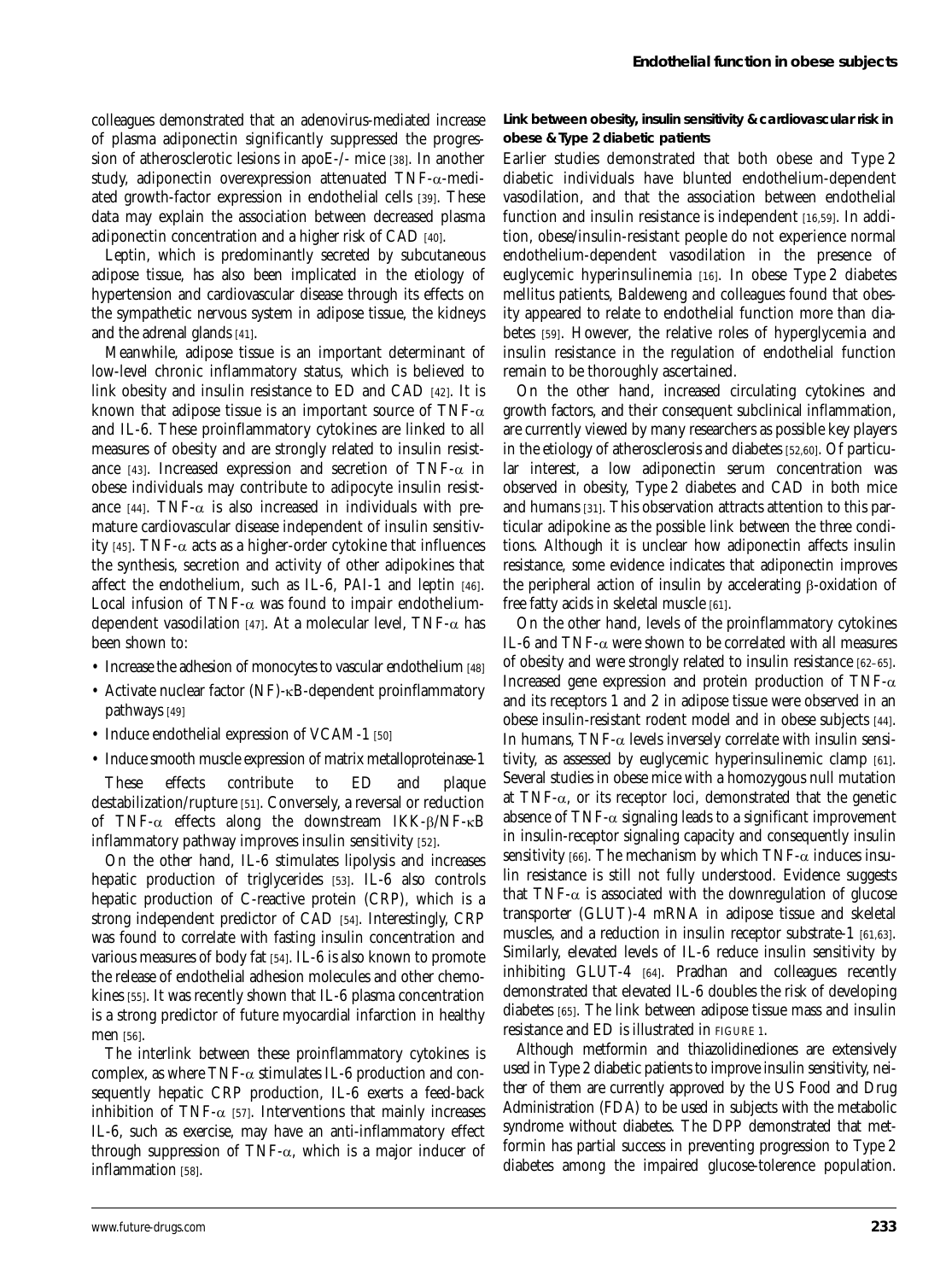

However, it is much less effective than lifestyle modification. The lack of strong longitudinal studies that are primarily designed to study the cardiovascular effect of metformin in the prediabetic population, together with controversy concerning its possible anti-atherogenic effect, renders metformin a poor choice in subjects with the metabolic syndrome. Data on thiazolidinediones are also vague, despite several recent clinical studies demonstrating their favorable effect on circulating cytokines [67,68]. Additionally, a recent study showed that the anti-atherogenic effect of pioglitazone is independent of its hypoglycemic effect [69]. Pending the results of the ongoing prospective trials to evaluate their effect on cardiovascular outcome in the prediabetic population, lifestyle modification in the form of dietary caloric restriction and increased physical activity remains the only known effective tool in subjects with the metabolic syndrome, and is recommended as the first choice for obese Type 2 diabetic patients before beginning any oral medications.

# *Effect of lifestyle modification on endothelial function & vascular reactivity*

Exercise has been demonstrated to improve endothelial function, usually in conjunction with a significant increase in exercise capacity, in people with chronic coronary occlusion, coronary heart disease or hypertension [70–73]. Hambrecht and colleagues reported that exercise training improves endotheliumdependent vasodilatation both in epicardial coronary vessels and in resistance vessels in nondiabetic patients with CAD [74].

A moderate exercise training program (including arm exercise and running) for 10 weeks in young, healthy men enhanced endothelium-dependent dilation measured in the forearm [75]. Also, 4 weeks' leg cycling exercise training in healthy males improved measures of endothelial function [76].

The author's group recently demonstrated that a 6-month program of lifestyle modification in the form of caloric restriction and moderate-intensity physical exercise in obese subjects with insulin resistance significantly improved endothelium-dependent vasodilation of the brachial artery [6]. This improvement was observed across the entire spectrum of glucose tolerance and was strongly associated with the percentage weight reduction. This effect was also associated with a significant reduction in the plasma levels of soluble ICAM. The latter change is consistent with a similar recent observation by Ziccardi and colleagues in obese premenopausal women after a year of weight reduction [77]. Circulating soluble adhesion molecules are valuable markers of atherosclerosis and, in particular, elevated ICAMs were found to be associated

with an increased risk of future myocardial infarction in healthy men [78]. A similar effect of combined energyrestricted diet and physical activity on endothelial function was also observed in obese healthy women using the acetylcholine-stimulated vasodilation technique [79], and also by measuring the blood pressure and platelet aggregation responses to an intravenous bolus of L-arginine – the natural precursor of NO [80]. Very recently, the author's group also found that longer-term weight reduction for 1 year through intensive lifestyle modification improved endothelial function, HDL-cholesterol and HbA1c in obese Type 2 diabetic patients in comparison with the control group that followed the standard diabetes care [UNPUBLISHED DATA].

Meanwhile, weight reduction for 6 months did not improve endothelium-independent vasodilation of the brachial artery and did not change endothelium-dependent or -independent vasodilation of the forearmskin microcirculation [6]. One possible explanation for this observation is that conduit vessels have different characteristics in sensitivity to insulin compared with microcirculation [81]. Further studies are clearly needed to evaluate this observation.

It is not yet clear whether the effects of lifestyle modification on endothelial function is predominantly related to the increase in physical activity or whether it is a result of the metabolic changes associated with weight reduction through diet restriction. A recent experimental study attempted to answer this question using two groups of the Otsuka Long–Evans Tokushima fatty rats – a model of spontaneous Type 2 diabetes. Rats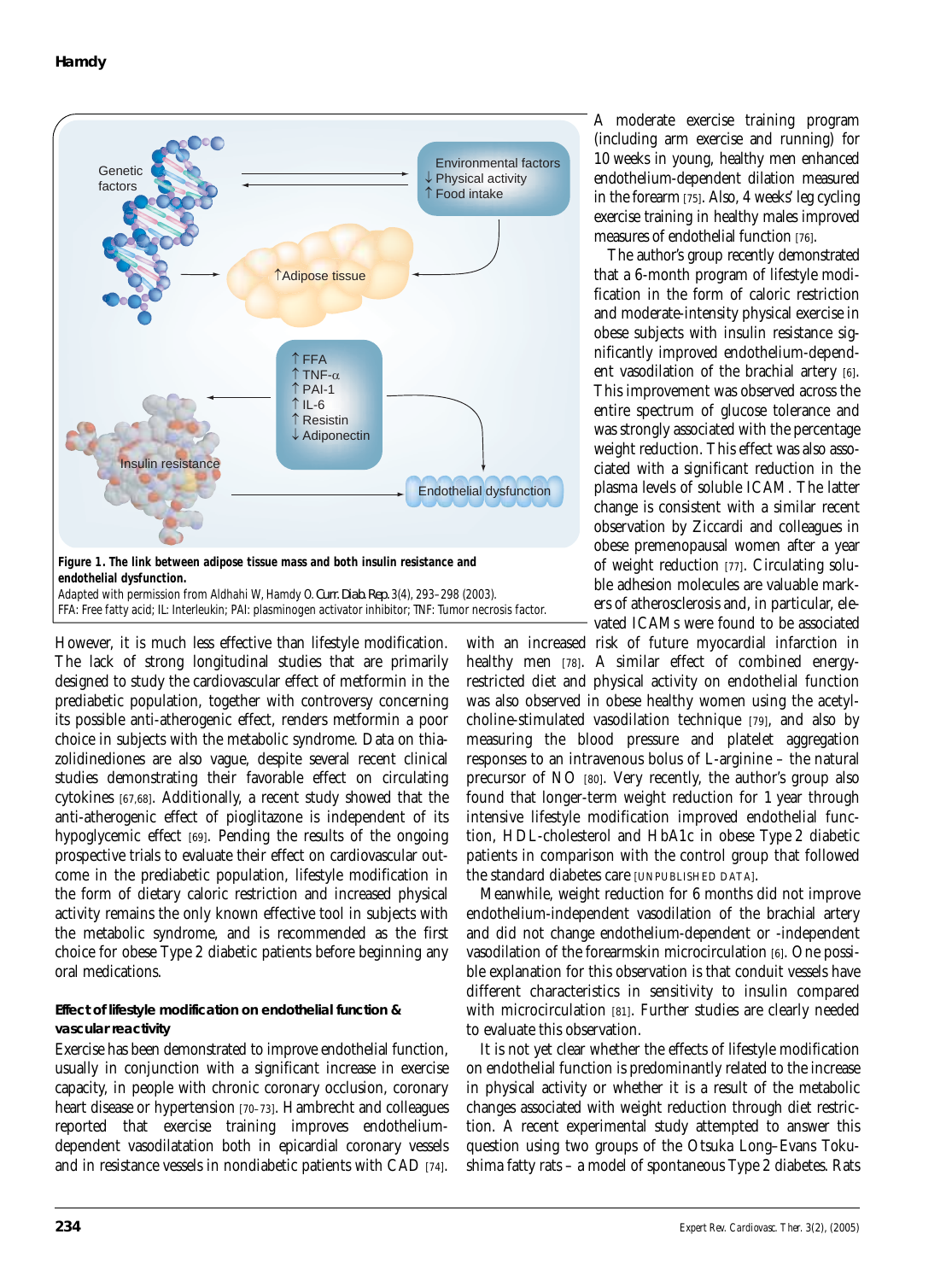on a regimen of exercise training and food restriction were compared with a matched group of sedentary rats. Interestingly the authors found that exercise training, but not food restriction, prevented ED in Type 2 diabetic rats, although both interventions significantly suppressed plasma levels of glucose, insulin and cholesterol. They also reduced the accumulation of abdominal fat and improved insulin sensitivity to a comparable extent. This study also found that urinary excretion of nitrite was significantly decreased in sedentary and food-restricted rats compared with nondiabetic rats and was significantly increased in exercise-trained rats. Based on these findings they presumed that the improvement in ED in exercised rats is due to the exercise-induced increase in the production of NO [82]. A similar study in humans is still lacking, and the currently available data are inconclusive.

Balkestein and colleagues evaluated the effect of 3 months' weight reduction with and without exercise on the vessel-wall properties of the brachial and common carotid arteries in obese healthy men [83]. Using a vessel-wall movement detector, this study demonstrated that weight reduction increased carotid artery distensibility. However, no additional benefit was found from adding an exercise component to the weight-loss program. In contrast to this study, improvement in macrovascular endothelium-dependent vasodilation was reported after acute [84] and chronic exercise programs in two studies [85,86] that did not include a weight-reduction component. The first found that 3 months' physical training enhanced brachial artery flow-mediated dilation (FMD) in patients with the metabolic syndrome [85]; the second observed that 12 weeks' aerobic and resistance training improved brachial artery FMD in subjects with Type 2 diabetes [86]. A similar favorable effect of exercise training on FMD was recently observed in a group of long-standing Type 1 diabetic patients [87].

On the other hand, weight loss alone, through gastric bypass surgery, was associated with a reduced rate of progression of carotid intima-media thickness over 4 years [88]. Similarly, dietary caloric restriction without exercise enhanced the response of forearm blood flow to acetylcholine in obese hypertensive Japanese subjects [89]. The intra-arterial infusion of NG-monomethyl-L-arginine, a NO-synthase inhibitor, decreased the acetylcholine-induced blood-flow response induced by caloric restriction [89]. More recently, Raitakari and colleagues demonstrated that weight reduction with a very low-calorie diet also improved flow-mediated vasodilation in obese individuals [90]. The authors suggested that this improvement was related to a reduction in plasma glucose, and that the changes in glucose metabolism may determine endothelial vasodilatory function in obesity.

It is of particular interest that macronutrient modifications may also have an impact on endothelial function. Carluccio and colleagues found that olive oil at nutritionally relevant concentrations transcriptionally inhibits expression of endothelial adhesion molecules, thus partially explaining the atheroprotection of Mediterranean diets [91]. Yildirir and colleagues also found that a soyprotein diet significantly improved endothelial function, as

determined by flow-mediated endothelium-dependent dilatation and plasma thrombomodulin levels [92]. Very recently, Miyashita and colleagues compared two hypocaloric diets that differ in their carbohydrate/fat ratio for 4 weeks [93]. Although both diets resulted in a comparable weight and total fat loss, only the diet lower in carbohydrates (∼40%) resulted in a significant reduction in basal insulin level and visceral fat, and significant improvement of lipid profile.

Together with the results of the DPP [6] and the other lifestyleintervention studies [94,95], it can be strongly assumed that weight reduction through diet and exercise not only decreases the risk of developing Type 2 diabetes, but also improves endothelial function and vascular reactivity. However, it is not clear from all previously mentioned studies if this effect would be maintained following cessation of the intervention program. Only one study demonstrated that the vascular effects from exercise training were abrogated 8 months after cessation of exercise [96]. The positive results of the DPP are difficult to duplicate outside research settings. In clinical practice, weight reduction achieved through nonsurgical interventions is difficult to maintain and remains a major challenge to current diabetic practice.

#### *Effect of lifestyle modification on cytokines & insulin sensitivity*

Weight reduction has been shown to improve several hemostatic factors associated with cardiovascular disease, including PAI-1 and tissue-type plasminogen activator (t-PA) [77]. As mentioned before, PAI-1 is expressed in both adipose tissue and vascular endothelium and was shown to be elevated in the insulinresistant state. Furthermore, it has been shown to correlate with the degree of visceral adiposity [97]. Its elevation in obesity, insulin resistance and CAD indicates a possible link between the three [98]. In humans, it has been shown that an improvement in insulin sensitivity, by either weight reduction or medication, lowers circulating levels of PAI-1 [99]. McGill and colleagues also found that the decrease in PAI-1 correlates with the amount of weight loss and the decrease in plasma triglycerides [77]. Meanwhile, weight reduction has also been shown to improve t-PA antigen [77]. In a recent study, the author's group also observed a significant reduction in the plasma PAI-1 after 6 months of combined caloric reduction and moderate-intensity physical exercise, but did not find any change in t-PA in obese individuals with insulin resistance [6]. Likewise, Rissanen and colleagues observed a significant reduction in PAI-1 after 6 months' weight reduction in obese healthy women [100]. They also found that this reduction correlated with the magnitude of weight reduction and tended to rise with weight rebound, but remained below the 6-month values if the weight loss was sustained or continued [100]. These observations indicate an improvement in the fibrinolytic system with weight reduction.

Weight reduction in combination with exercise was also associated with a reduction in TNF- $\alpha$  and IL-6 [38,49,101]. In a recent study, a long-term multidisciplinary approach aimed at inducing a sustained weight reduction in obese women for 1 year, also resulted in a reduction of circulating TNF- $\alpha$  and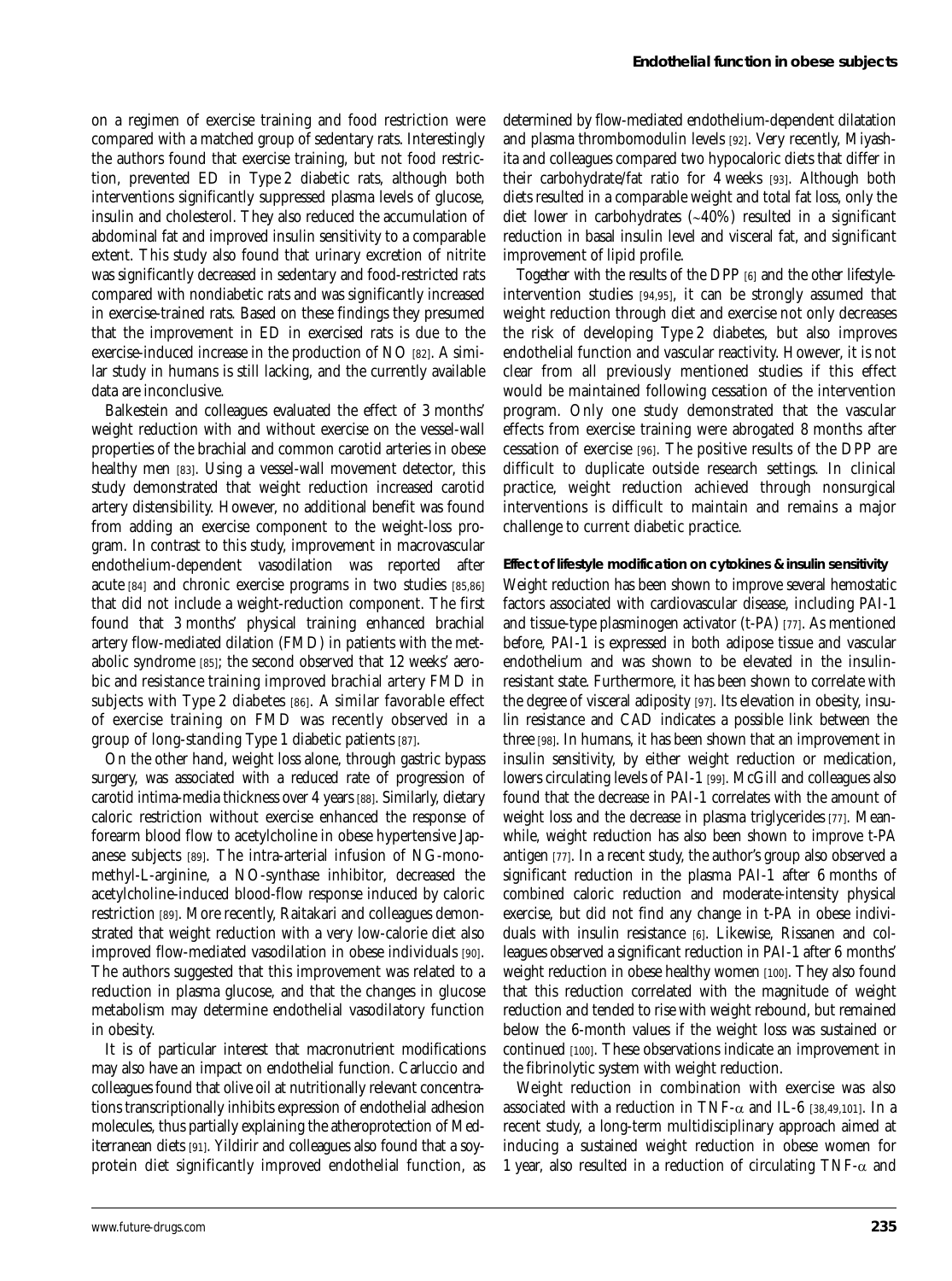IL-6 [80]. The reduction in circulating levels of TNF- $\alpha$  following weight reduction was parallel to the improvement in endothelial function [39]. Recently, the author's group also demonstrated that a shorter program of weight reduction, for 6 months, significantly reduced TNF- $\alpha$  in the impaired glucose-tolerence population [102]. Although IL-6 plasma levels decreased following lifestyle modification [103], it is still not known whether modifications of the IL-6 system are involved in the improvement of insulin sensitivity.

In experimental animals, Milan and colleagues found that adiponectin gene expression is significantly lower in the visceral fat of genetically obese Zucker (fa/fa) rats in comparison with lean rats, and that weight reduction increases adiponectin gene expression [104]. In humans, while one study showed that plasma adiponectin levels do not change with a 6-month moderate-weight-reduction program, even when accompanied by aerobic or resistive exercise training in overweight and obese postmenopausal women [105], two other studies found that plasma adiponectin increased after weight reduction following bariatric surgeries [105,106]. The first found a significant elevation of adiponectin following gastric bypass surgery that resulted in a 36.4 ± 9.6% weight reduction in severely obese subjects. It also found that adiponectin was the best predictor of improved insulin sensitivity [106]. The second showed that gastric partition surgery that resulted in a 21% reduction in the mean body mass index (BMI) was associated with a 46% increase in mean plasma adiponectin level [107].

While weight reduction is associated with an increase in plasma adiponectin, exercise that is not associated with weight reduction only improved insulin sensitivity without increasing adiponectin. Although one single study showed that exercise increases adiponectin levels in association with an improvement of insulin sensitivity in humans [108], several others did not show any change in plasma adiponectin despite improved insulin sensitivity [109-111]. Kraemer and colleagues found that acute continuous or intermittent exercise was not associated with increased adiponectin production in healthy middle-aged adults [109]. Hulver and colleagues also found that 6 months' physical training resulted in a 98% improvement in insulin sensitivity, but did not change plasma adiponectin levels [110]. Similarly, in Type 2 diabetic patients, an intensive training program for 8 weeks resulted in a reduction of abdominal fat, by 44%, and improved insulin sensitivity, by 58%, but was not associated with a significant variation in leptin or adiponectin levels [111]. Although the overall training program in the latter was not associated with a significant reduction in total body weight – probably due to an increase in lean-muscle mass – the change in adiponectin correlated with the change in total body weight but not with insulin sensitivity or the variation in abdominal adiposity. The only explanation for this observation is that exercise also increases β-adrenergic and glucocorticoid activities, which may suppress adiponectin expression. The exact mechanism through which exercise improves insulin sensitivity is not well understood, but it may involve an increase in total and plasma-membrane GLUT-4 content as well as GLUT-4 translocation in response to insulin [112–114].

The reduction in the amount of visceral fat, particularly in response to exercise [115,116], may explain the observed changes in circulating cytokines and insulin sensitivity. However, the differential effect of different types or intensity of exercise on circulating cytokines is a controversial point. Although surgical removal of visceral fat has not been attempted in humans, two interesting studies in experimental animals showed that removal of visceral fat improved glucose tolerance and insulin sensitivity, and reduces hepatic glucose production and circulating free fatty acids [117,118]. A recent pilot study evaluated visceral-fat reduction in connection with bariatric surgery, where either adjustable gastric banding alone, or adjustable gastric banding plus surgical removal of the total greater omentum were compared [119]. The study showed no statistical difference between the two groups regarding weight change and changes in waist–hip ratio and sagital diameter; however, the improvements in oral glucose tolerance, insulin sensitivity and fasting plasma glucose and insulin were two- to threetimes greater in the omentectomized compared with the control subjects. This was statistically independent of the loss in BMI.

It has long been known that aerobic exercise reduces blood pressure in both hypertensive and normotensive people – a fact that encouraged experts to suggest that aerobic physical activity should be considered as an important component of lifestyle modification for the prevention and treatment of high blood pressure [120]. It was recently found that visceral fat is an independent predictor of systolic blood pressure in obese Type 2 diabetic patients, while  $VO_{2max}$  and insulin sensitivity are independent predictors of diastolic blood pressure [121]. A recent study found that the reduction in blood pressure caused by daily exercise in obese men significantly correlates with the reduction in the visceral fat area [122]. However, it is not yet clear if that effect is mainly related to cytokine changes following reduction of visceral fat or that other factors modulate the relationship between visceral fat and blood pressure. The role of cytokines in regulating blood pressure supports this assumption [123].

# **Expert opinion**

The cytokines produced by adipose tissue and the adipose tissue-resident macrophages play a major role in linking obesity to insulin resistance and endothelial function in obese Type 2 diabetic patients and in individuals with the metabolic syndrome. The reduction in adiponectin, the increase in PAI-1 and the proinflammatory cytokines such as TNF- $\alpha$  and IL-6 are frequently seen in obese people, in Type 2 diabetic patients, in individuals with the metabolic syndrome and in patients with CAD. Lifestyle changes in the form of caloric restriction and increased physical activity were found to modify gene expression and production of these cytokines, and to improve insulin sensitivity, lipid profile and blood pressure. Weight reduction, particularly the reduction of central adiposity, is associated with an improvement in endothelial function and is assumed to reduce cardiovascular events in this high-risk population. Although it is not clear how the effect of exercise differs from the effect of weight reduction by diet, the combination of both seems to be more effective than each one separately. Longer-term studies are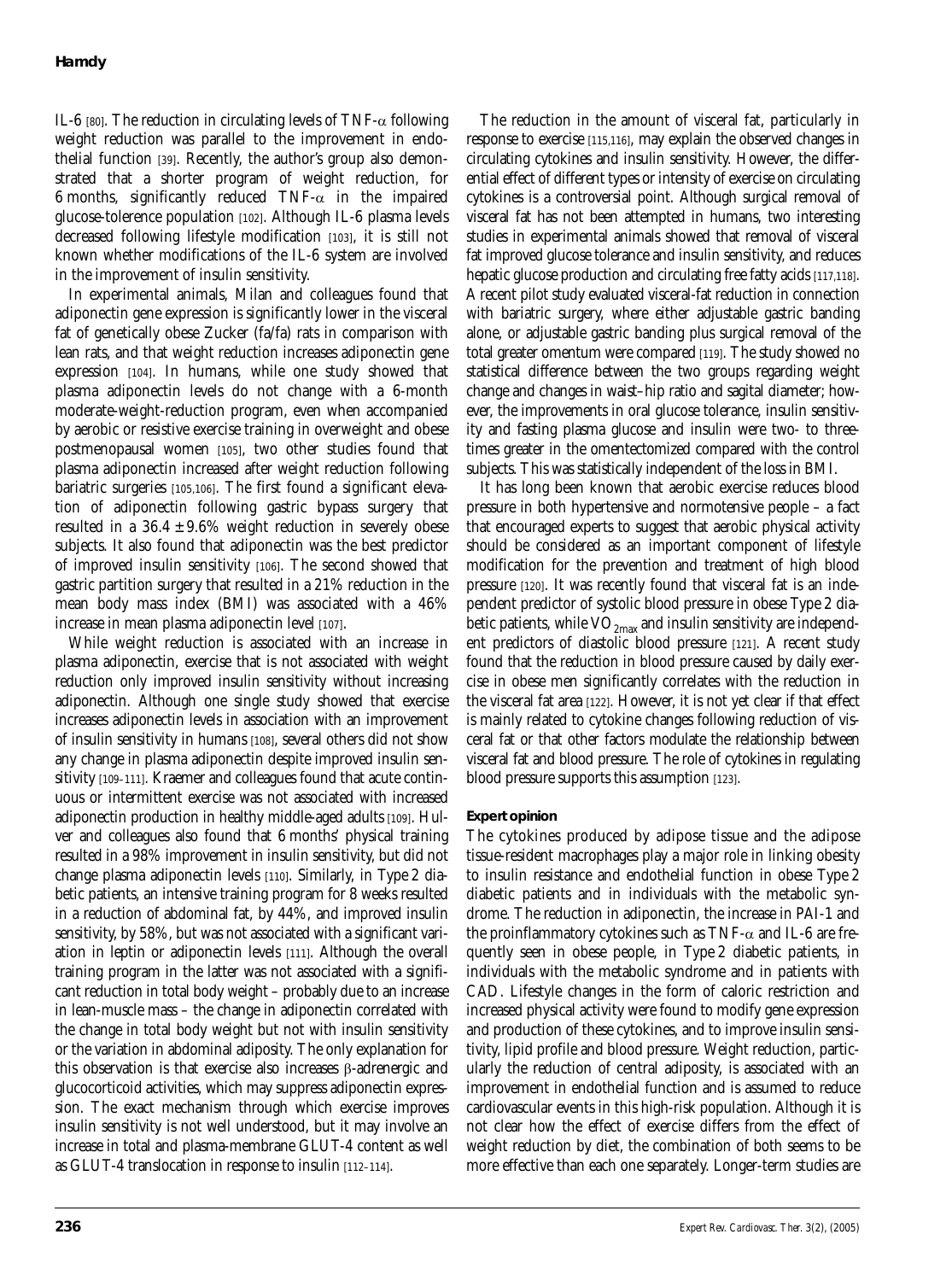needed to clarify whether sustained weight reduction through lifestyle modifications will definitely reduce cardiovascular events and overall cardiovascular mortality.

#### **Five-year view**

Several new parameters will be used in the future to better identify those individuals at high risk for CAD, including the volume of visceral fat, the serum level of adiponectin and TNF-α – a quantitative measure of insulin sensitivity and a noninvasive measure of endothelial function. Drugs that modify body-fat distribution or that specifically reduce visceral-fat volume may be available in the future. Thiazolidinedione use has shown that modification of fat distribution is pharmaceutically possible. Specific and potent β-3 adrenergic agonists are the second comers. As lifestyle modifications in the form of weight reduction by caloric restriction and modest intensity exercise are found to be more effective in reducing cardiovascular risk than most of the available pharmaceutical interventions, it is expected that researchers will try to explore the additional benefits of combining pharmaceutical drugs with specific lifestyle interventions.

For example, a combination of a thiazolidinedione with exercise may be found to be more effective than either one alone because of their complementary mechanisms on visceral fat volume and cytokine production; or a combination of metformin with diet that is modestly lower in carbohydrates may be more beneficial for weight reduction and for improving insulin sensitivity. The molecular pathway through which exercise modifies visceral fat or cytokine production has many potential target points for pharmaceutical interventions. Newer anti-inflammatory medications or other pharmaceutical products that specifically target the NF-κB-dependent proinflammatory pathways will modify or minimize the  $TNF-\alpha$  effect of increasing monocyte adhesion to the vascular endothelium, and thus slow the progression of atherosclerosis. Meal replacements with specific macronutrient ratios – specifically higher in protein and mono- and polyunsaturated fat – in combination with a low glycemic load and glycemic-index carbohydrates, will be used by the high-risk population, not only to help them to lose weight but also to help them modify their metabolic profile that includes serum lipids, plasma glucose, insulin sensitivity and blood pressure.

# **Key issues**

- Cytokines produced from adipose tissue and from adipose tissue-resident macrophages link obesity to insulin resistance and endothelial function in obese patients with the metabolic syndrome and Type 2 diabetes.
- In Type 2 diabetic patients, patients with coronary artery disease and individuals with the metabolic syndrome, adiponectin is reduced and other cytokines, including plasminogen activator inhibitor-1 and the proinflammatory cytokines, such as tumor necrosis factor- $\alpha$  and interleukin-6, are increased.
- Short-term lifestyle changes through weight reduction, particularly the reduction of central adiposity, caloric restriction and increased modest-intensity physical activity modify gene expression and production of these cytokines and, therefore, improve endothelial function, insulin sensitivity, lipid profile and blood pressure. The longer-term effect is not yet known.
- Although the combination of diet and exercise seems to be more effective than each one separately, it is not clear how the effect of exercise differs from the effect of weight reduction by diet on endothelial function and cardiovascular risk.
- The molecular pathway through which diet and exercise modifies visceral fat or cytokine production has many potential target points for future pharmaceutical interventions.

# **References**

Papers of special note have been highlighted as: • of interest

- •• of considerable interest
- 1 Modan M, Halkin H, Almong S *et al.* Hyperinsulinemia: a link between hypertension, obesity and glucose intolerance. *J. Clin. Invest.* 75, 809–817 (1985).
	- 2 Reaven GM. Banting lecture 1988: role of insulin resistance in human diabetes. *Diabetes* 37, 1595–1607 (1988).
- **Outlines the importance of insulin resistance in Type 2 diabetic patients.**
- 3 Balkau B, Charles MA, Drivsholm T *et al*., the European Group for the Study of Insulin Resistance (EGIR). Frequency of the WHO metabolic syndrome in European cohorts, and an alternative definition of an insulin resistance syndrome. *Diabetes Metab.* 28(5), 364–376 (2002).
- $\blacktriangleright$  4 Ford ES, Giles WH, Dietz WH. Prevalence  $\blacktriangleright$  7 of metabolic syndrome among US adults. *J. Am. Med. Assoc.* 287(3), 356–359 (2002).
	- **Demonstrates the epidemiologic prevalence of the metabolic syndrome according to age, gender and ethnic background.**
- 5 Onat A, Ceyhan K, Basar O, Erer B, Toprak S, Sansoy V. Metabolic syndrome: major impact on coronary risk in a population with low cholesterol levels – a prospective and cross-sectional evaluation. *Atherosclerosis* 165(2), 285–292 (2002).
- 6 Diabetes Prevention Program Research Group. Reduction in the incidence of Type 2 diabetes with lifestyle intervention or metformin. *New Engl. J. Med.* 346(6), 393–403 (2002).
- **•• Landmark paper that demonstrates the value of lifestyle modification in reducing the risk of Type 2 diabetes among the impaired glucose-tolerance population.**
- 7 Hamdy O, Ledbury S, Mullooly C *et al*. Lifestyle modification improves endothelial function in obese subjects with the insulin resistance syndrome. *Diabetes Care* 26(7), 2119–2125 (2003).
- **•• First study to show that combined caloric restriction and moderate intensity exercise improved endothelial dysfunction in obese insulin resistant subjects irrespective of glucose tolerance.**
- 8 Monzillo LU, Hamdy O, Horton ES *et al*. Effect of lifestyle modification on adipokine levels in obese subjects with insulin resistance. *Obes. Res.* 11(9), 1048–1054 (2003).
- 9 Jarrett R, McCartney P, Keen H. The Bedford survey: 10 year mortality rates in newly diagnosed diabetics, borderline diabetics and normoglycemic controls and risk indices for coronary heart disease in borderline diabetes. *Diabetologia* 22, 79–82 (1982).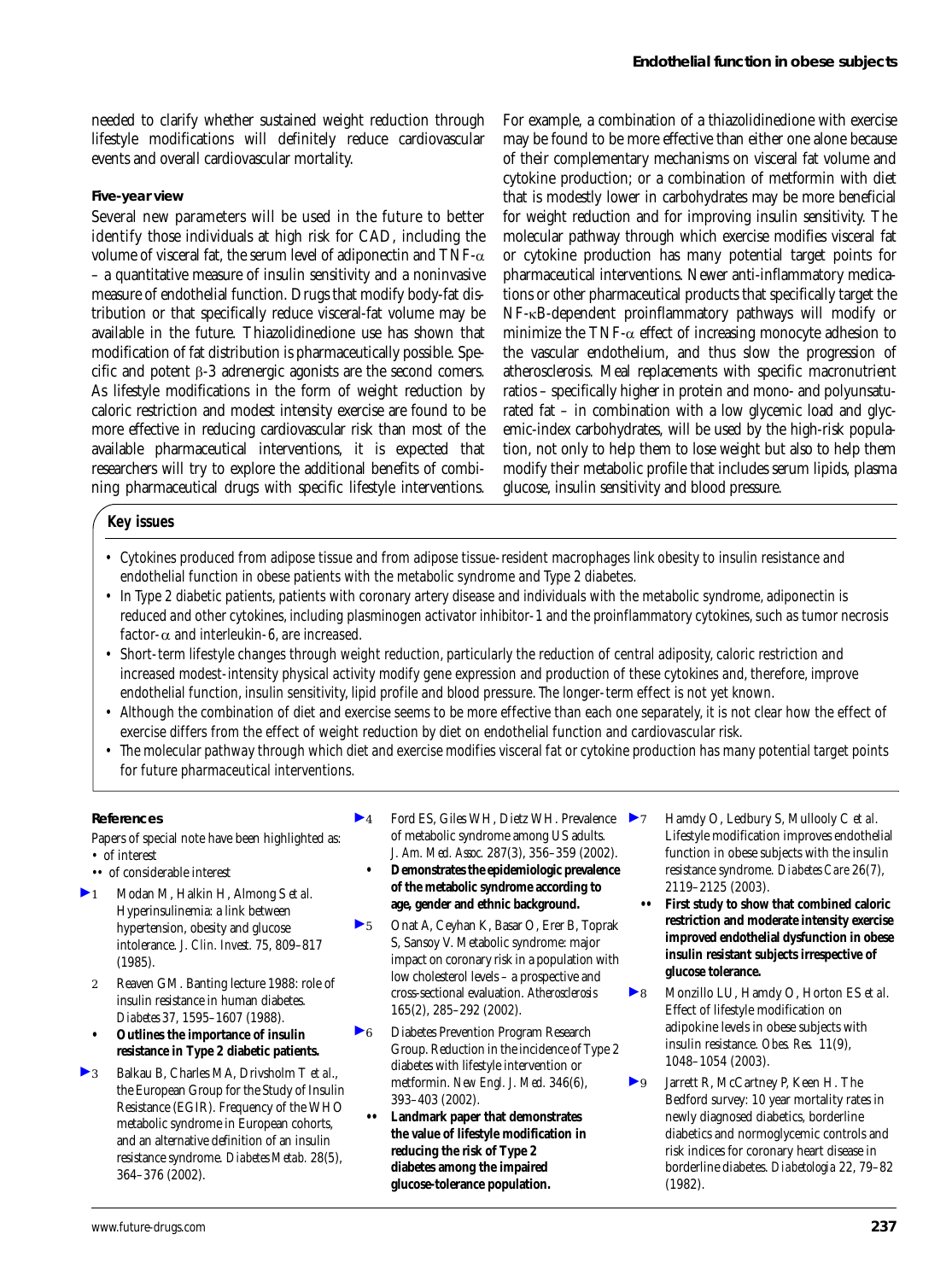# **Hamdy**

- 10 Balkau B, Eschwege E, Papoz L *et al*. Risk factors for early death in noninsulin dependent diabetes and men with known glucose intolerance status. *Brit. Med. J.* 307, 295–299 (1993).
- ▶ 11 Fuchgott RF, Zawadzki JV. The obligatory role of endothelial cells in the relaxation of arterial smooth muscle by acetylcholine. *Nature* 288, 373–376 (1980).
- **Initial work demonstrating the value of vascular endothelium in modifying vascular reactivity.**
- 12 Van Voorde J, Leusen I. Role of the endothelium in the vasodilator response of rat thoracic aorta to histamine. *Eur. J. Phamacol.* 87, 113–120 (1983).
- 13 Oyama Y, Kawasaki H, Ratton Y, Kanno M. Attenuation of endothelium-dependent relaxation in aorta of diabetic rats. *Eur. J. Phamacol.* 131, 75–78 (1986).
- 14 McVeigh GE, Brennan G, Johnston GD. Impaired endothelium-dependent and independent vasodilatation in patients with  $\geq 25$ Type 2 (noninsulin-dependent) diabetes mellitus. *Diabetologia* 35, 771–776 (1992).
- 15 Williams SB, Cusco JA, Roddy MA, Johnstone MT, Creager MA. Impaired nitric oxide-mediated vasodilatation in participants with noninsulin-dependent diabetes mellitus. *J. Am. Coll. Cardiol.* 27, 567–574 (1996).
- ▶ 16 Steinberg HO, Chaker H, Leaming R, Johnson A, Brechtel G, Baron AD. Obesity/insulin resistance is associated with endothelial dysfunction. Implications for the syndrome of insulin resistance. *J. Clin. Invest.* 97(11), 2601–2610 (1996).
- 17 Caballero AE, Arora S, Saouaf R *et al.* Microvascular and macrovascular reactivity is reduced in subjects at risk for Type 2 diabetes. *Diabetes* 48(9), 1856–1862 (1999).
- 18 Tooke JE, Hannemann MM. Adverse endothelial function and the insulin resistance syndrome. *J. Intern. Med.* 247(4), 425–431 (2000).
- 19 Chowienczyk PJ, Barnes DJ, Brett SE, Cockcroft JR, Viberti GC, Ritter JM. Correction of impaired NO-mediated vasodilation by L-arginine in noninsulin dependent diabetes. *Endothelium* 3, 955 (1995) (Abstract).
- 20 Wascher TC, Graier WF, Dittrich P *et al*. Effects of low-dose L-arginine on insulinmediated vasodilation and insulin sensitivity. *Eur. J. Clin. Invest.* 27, 690–695 (1997).
- ▶ 21 Ting HH, Timimi FK, Boles KS, Creager SJ, Ganz P, Creager MA. Vitamin C improves endothelium dependent

vasodilation in patients with noninsulindependent diabetes mellitus. *J. Clin. Invest.* 97, 22–28 (1996).

- 22 Nitenberg A, Paycha F, Ledoux S, Sachs R, Attali J-R, Valensi P. Coronary artery responses to physiological stimuli are improved by deferoxamine but not by L-arginine in noninsulin-dependent diabetic patients with angiographically normal coronary arteries and no other risk factors. *Circulation* 97, 736–743 (1998).
- 23 Bucala R, Tracey KJ, Cerami A. Advanced glycosylation products quench nitric oxide and mediate defective endotheliumdependent vasodilatation in experimental diabetes. *J. Clin. Invest.* 87, 432–438 (1991).
- ▶ 24 Gearing AJH, Hemingway J, Pigott R, Hughes J, Rees AJ, Cashman SJ. Soluble forms of vascular adhesion molecules, E-selectin, ICAM-1, and VCAM-1: pathological significance. *Ann. NY Acad. Sci.* 667, 324–331 (1992).
	- Schmidt AM, Crandall J, Hori O, Cao R, Lakatta E. Elevated plasma levels of vascular cell adhesion molecule-1 (VCAM-1) in diabetic patients with microalbuminuria: a marker of vascular dysfunction and progressive vascular disease. *Br. J. Haematol.* 92, 747–750 (1996).
- 26 Kado S, Nagata N. Circulating intercellular adhesion molecule-1, vascular cell adhesion molecule-1, and E-selectin in patients with Type 2 diabetes mellitus. *Diabetes Res. Clin. Prac.* 46(2), 143–148 (1999).
- ▶ 27 Campbell JH, Campbell GR. Cell biology of atherosclerosis. *J. Hypertension* 12, S129–S132 (1994).
- ▶ 28 Gray RP, Yudkin JS, Patterson DL. Plasminogen activator inhibitor: a risk factor for myocardial infarction in diabetic patients. *Brit. Heart J.* 69(3), 228–232 (1993).
- 29 Calles-Escandon J, Cipolla M. Diabetes and endothelial dysfunction: a clinical perspective. *Endocrine Rev.* 22(1), 36–52 (2001).
- 30 Bergman RN, Mittelman SD. Central role of the adipocyte in insulin resistance. *J. Basic Clin. Physiol. Pharmacol.* 9(2–4), 205–221 (1998).
- 31 Scherer PE, Williams S, Fogliano M, Baldini G, Lodish HF. A novel serum protein similar to C1q, produced exclusively in adipocytes. *J. Biol. Chem.* 270(45), 26746–26749 (1995).
	- 32 Shuldiner AR, Yang R, Gong DW. Resistin, obesity and insulin resistance-the emerging role of the adipocyte as an endocrine organ. *N. Engl. J. Med.* 345(18), 1345–1346 (2001).
- 33 Tanko LB, Bagger YZ, Alexandersen P, Larsen PJ, Christiansen C. Peripheral adiposity exhibits an independent dominant antiatherogenic effect in elderly women. *Circulation* 107(12), 1626–1631 (2003).
- 34 Alessi MC, Peiretti F, Morange P, Henry M, Nalbone G, Juhan-Vague I. Production of plasminogen activator inhibitor 1 by human adipose tissue: possible link between visceral fat accumulation and vascular disease. *Diabetes* 46(5), 860–867 (1997).
- 35 Maeda N, Shimomura I, Kishida K *et al*. Diet-induced insulin resistance in mice lacking adiponectin/ACRP30. *Nature Med.* 8(7), 731–737 (2002).
	- 36 Okamoto Y, Kihara S, Ouchi N *et al*. Adiponectin reduces atherosclerosis in apolipoprotein E-deficient mice. *Circulation* 106(22), 2767–2770 (2002).
- 37 Minamikawa J, Yamauchi M, Inoue D, Koshiyama H. Another potential use of troglitazone in noninsulin-dependent diabetes mellitus. *J. Clin. Endocrinol. Metab.* 83(3), 1041–1042 (1998).
- 38 Bilsborough W, O'Driscoll G, Stanton K *et al.* Effect of lowering tumor necrosis factor-α on vascular endothelial function in Type II diabetes. *Clin. Sci.* 103(2), 163–169 (2002).
	- **Demonstrates that lowering tumor necrosis factor (TNF)-**α **improved endothelial function and supports the link between inflammation and atherosclerosis.**
- 39 Matsuda M, Shimomura I, Sata M *et al*. Role of adiponectin in preventing vascular stenosis. The missing link of adipovascular axis. *J. Biol. Chem.* 277(40), 37487–37491 (2002).
- 40 Dzielinska Z, Januszewicz A, Wiecek A *et al*. Decreased plasma concentration of a novel anti-inflammatory protein – adiponectin – in hypertensive men with coronary artery disease. *Thromb. Res.* 110(5–6), 365–369 (2003).
- 41 Dua A, Hennes MI, Hoffmann RG *et al.* Leptin: a significant indicator of total body fat but not of visceral fat and insulin insensitivity in African–American women. *Diabetes* 45(11), 1635–1637 (1996).
- 42 Yudkin JS, Stehouwer CD, Emeis JJ, Coppack SW. C-reactive protein in healthy subjects: associations with obesity, insulin resistance, and endothelial dysfunction: a potential role for cytokines originating from adipose tissue? *Arterioscler. Thromb. Vasc. Biol.* 19(4), 972–978 (1999).
- 43 Vgontzas AN, Papanicolaou DA, Bixler EO, Kales A, Tyson K, Chrousos GP. Elevation of plasma cytokines in disorders of excessive daytime sleepiness: role of sleep disturbance and obesity. *J. Clin. Endocrinol. Metab.* 82(5), 1313–1316 (1997).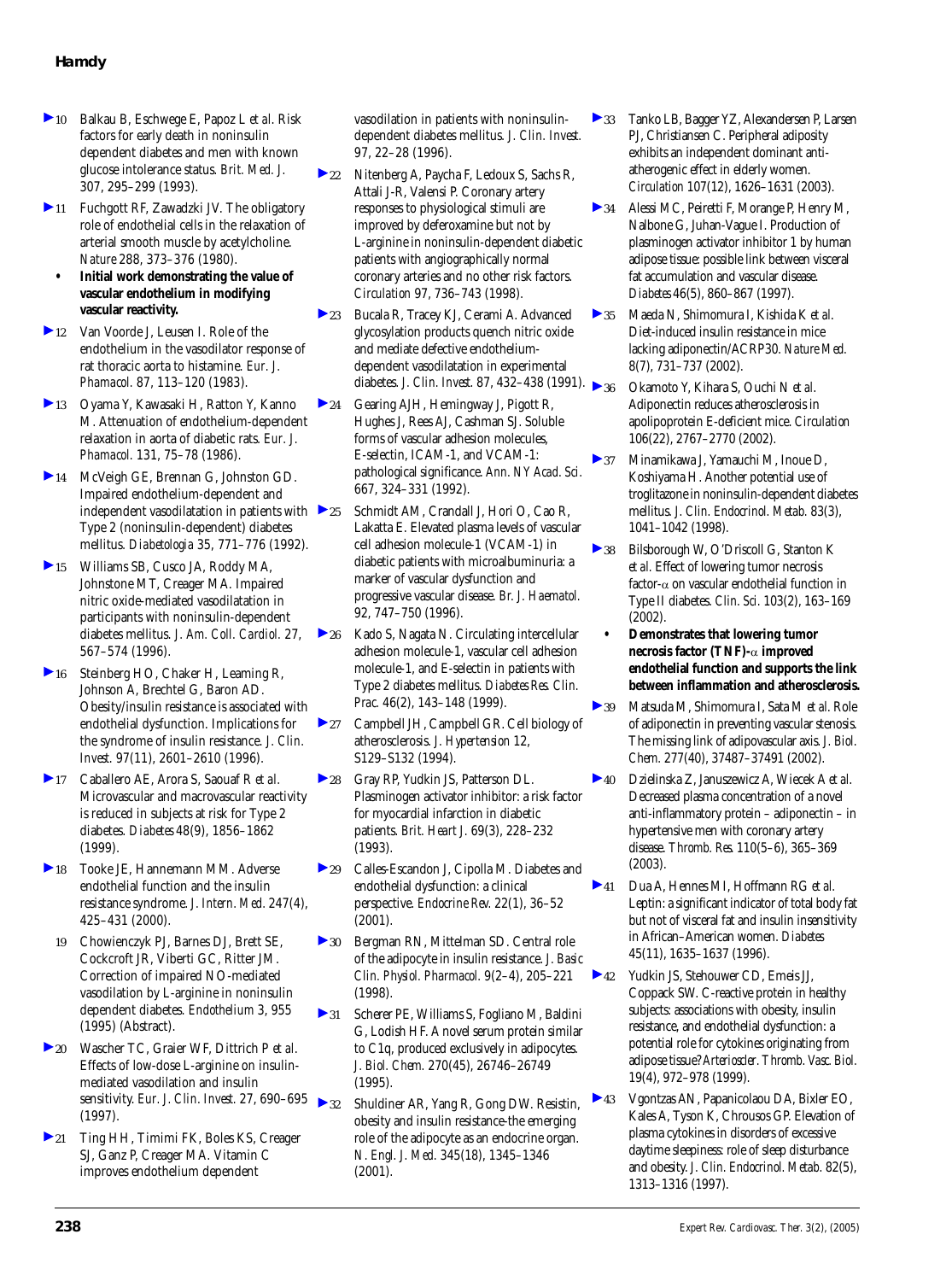- 44 Hotamisligil GS, Arner P, Caro JF, Atkinson RL, Spiegelman BM. Increased adipose tissue expression of tumor necrosis factor-α in human obesity and insulin resistance. *J. Clin. Invest.* 95(5), 2409–2415 (1995).
- **Shows the role of TNF-**α **in inducing insulin resistance in obese individuals.**
- 45 Jovinge S, Hamsten A, Tornvall P *et al*. Evidence for a role of tumor necrosis factor alpha in disturbances of triglyceride and glucose metabolism predisposing to coronary heart disease. *Metabolism* 47(1), 113–118 (1998).
- 46 Kirchgessner TG, Uysal KT, Wiesbrock SM, Marino MW, Hotamisligil GS. Tumor necrosis factor-α contributes to obesity-related hyperleptinemia by regulating leptin release from adipocytes.  $\blacktriangleright$  57 *J. Clin. Invest.* 100(11), 2777–2782 (1997).
- 47 Patel JN, Jager A, Schalkwijk C *et al*. Effects of tumour necrosis factor- $\alpha$  in the human forearm: blood flow and endothelin-1 release. *Clin. Sci. (Lond.)* 103(4), 409–415 (2002).
- ▶ 48 Zeng M, Zhang H, Lowell C, He P. Tumor necrosis factor-α-induced leukocyte adhesion and microvessel permeability. *Am. J. Physiol. Heart Circ. Physiol.* 283(6), H2420–H2430 (2002).
- 49 Ashton AW, Ware GM, Kaul DK, Ware JA. Inhibition of tumor necrosis factor-αmediated NFκB activation and leukocyte adhesion, with enhanced endothelial apoptosis, by G-protein-linked receptor (TP) ligands. *J. Biol. Chem.* 278(14), 11858–11866 (2003).
- 50 Park SH, Park JH, Kang JS, Kang YH. Involvement of transcription factors in plasma HDL protection against TNF-αinduced vascular cell adhesion molecule-1 expression. *Int. J. Biochem. Cell. Biol.* 35(2), 168–182 (2003).
- 51 Uzui H, Harpf A, Liu M *et al*. Increased expression of membrane Type 3-matrix metalloproteinase in human atherosclerotic plaque: role of activated macrophages and inflammatory cytokines. *Circulation* 106(24), 3024–3030 (2002).
- 52 Yuan M, Konstantopoulos N, Lee J *et al*. Reversal of obesity- and diet-induced insulin resistance with salicylates or targeted disruption of Ikkbeta. *Science* 293(5535), 1673–1677 (2001).
- 53 Nonogaki K, Fuller GM, Fuentes NL *et al*. Interleukin-6 stimulates hepatic triglyceride secretion in rats. *Endocrinology* 136(5), 2143–2149 (1995).
- 54 Yudkin JS, Stehouwer CD, Emeis JJ, Coppack SW. C-reactive protein in healthy subjects: associations with obesity, insulin resistance, and endothelial dysfunction: a potential role for cytokines originating from adipose tissue? *Arterioscler. Thromb. Vasc. Biol.* 19(4), 972–978 (1999).
- 55 Romano M, Sironi M, Toniatti C *et al.* Role of IL-6 and its soluble receptor in induction of chemokines and leukocyte. *Immunity* 6(3), 315–325 (1997).
- 56 Ridker PM, Rifai N, Stampfer MJ, Hennekens CH. Plasma concentration of interleukin-6 and the risk of future myocardial infarction among apparently healthy men. *Circulation* 101(15), 1767–1772 (2000).
- Suzuki K, Nakaji S, Yamada M, Totsuka M, Sato K, Sugawara K. Systemic inflammatory response to exhaustive exercise. Cytokine kinetics. *Exerc. Immunol. Rev.* 8, 6–48 (2002).
- 58 Starkie R, Ostrowski SR, Jauffred S, Febbraio M, Pedersen BK. Exercise and IL-6 infusion inhibit endotoxin-induced TNF-α production in humans. *FASEB J.* 17, 884–886 (2003).
	- 59 Baldeweg SE, Pink AM, Yudkin JS, Coppack SW. The realationship between obesity, vascular reactivity and endothelial dysfunction in subjects with noninsulin dependent diabetes mellitus. *Int. J. Obes.* 24, S134–S135 (2000).
- $\triangleright$  60 Ross R. Atherosclerosis an inflammatory disease. *New Engl. J. Med.* 340(2), 115–126 (1999).
- 61 Yamauchi T, Kamon J, Waki H *et al.* The fat-derived hormone adiponectin reverses > 72 insulin resistance associated with both lipoatrophy and obesity. *Nature Med.* 7(8), 941–946 (2001).
- 62 Katsuki A, Sumida Y, Murashima S *et al.* Serum levels of tumor necrosis factoralpha are increased in obese patients with  $\triangleright$  73 noninsulin-dependent diabetes mellitus. *J. Clin. Endocrinol. Metab.* 83(3), 859–862 (1998).
- 63 Stephens JM, Pekala PH. Transcriptional repression of the GLUT4 and C/EBP genes in 3T3-L1 adipocytes by tumor necrosis factor-α. *J. Biol. Chem.* 266(32), 21839–21845 (1991).
- 64 Hotamisligil GS, Peraldi P, Budavari A *et al.* IRS-1-mediated inhibition of insulin receptor tyrosine kinase activity in TNF-α- and obesity-induced insulin resistance. *Science* 271(5249), 665–668 (1996).
- 65 Strassmann G, Fong M, Windsor S, Neta R. The role of interleukin-6 in lipopolysaccharide-induced weight loss, hypoglycemia and fibrinogen production, *in vivo*. *Cytokine* 5(4), 285–290 (1993).
- 66 Pradhan AD, Manson JE, Rifai N, Buring JE, Ridker PM. C-reactive protein, interleukin-6, and risk of developing Type 2 diabetes mellitus. *J. Am. Med. Assoc.* 286(3), 327–334 (2001).
- 67 Ventre J, Doebber T, Wu M *et al.* Targeted disruption of the tumor necrosis factoralpha gene: metabolic consequences in obese and nonobese mice. *Diabetes* 46(9), 1526–1531 (1997).
- 68 Hofmann C, Lorenz K, Braithwaite SS *et al*. Altered gene expression for tumor necrosis factor- $\alpha$  and its receptors during drug and dietary modulation of insulin resistance. *Endocrinology* 134(1), 264–270 (1994).
- 69 Peraldi P, Xu M, Spiegelman BM. Thiazolidinediones block tumor necrosis factor-α-induced inhibition of insulin signaling. *J. Clin. Invest.* 100(7), 1863–1869 (1997).
- **Demonstrates the role of thiazolidinediones in modifying TNF-**α **serum level.**
- 70 Satoh N, Ogawa Y, Usui T *et al*. Antiatherogenic effect of pioglitazone in Type 2 diabetic patients irrespective of the responsiveness to its antidiabetic effect. *Diabetes Care* 26(9), 2493–2499 (2003).
- 71 Hambrecht R, Fiehn E, Weigl C *et al*. Regular physical exercise corrects endothelial dysfunction and improves exercise capacity in patients with chronic heart failure. *Circulation* 98, 2709–2715 (1998).
	- 72 Callaerts-Vegh Z, Wenk M, Goebbels U *et al*. Influence of intensive physical training on urinary nitrate elimination and plasma endothelin-1 levels in patients with congestive heart failure. *J. Cardiopulm. Rehab.* 18, 450–457 (1998).
	- 73 Griffin K, Laughlin MH, Parker J. Exercise training improves endothelium-mediated vasorelaxation after chronic coronary occlusion. *J. Appl. Physiol.* 87(5), 1948–1956 (1999).
- ▶ 74 Kingwell BA. Nitric oxide as a metabolic regulator during exercise: effects of training in health and disease. *Clin. Exp. Pharm. Physiol.* 27, 239–250 (2000).
- 75 Hambrecht R, Wolf A, Gielen S *et al*. Effect of exercise on coronary endothelial function in patients with coronary artery disease. *N. Engl. J. Med.* 342(7), 454–460 (2000).
	- **•• Outlines the value of exercise in improving endothelial function in patients with coronary artery disease.**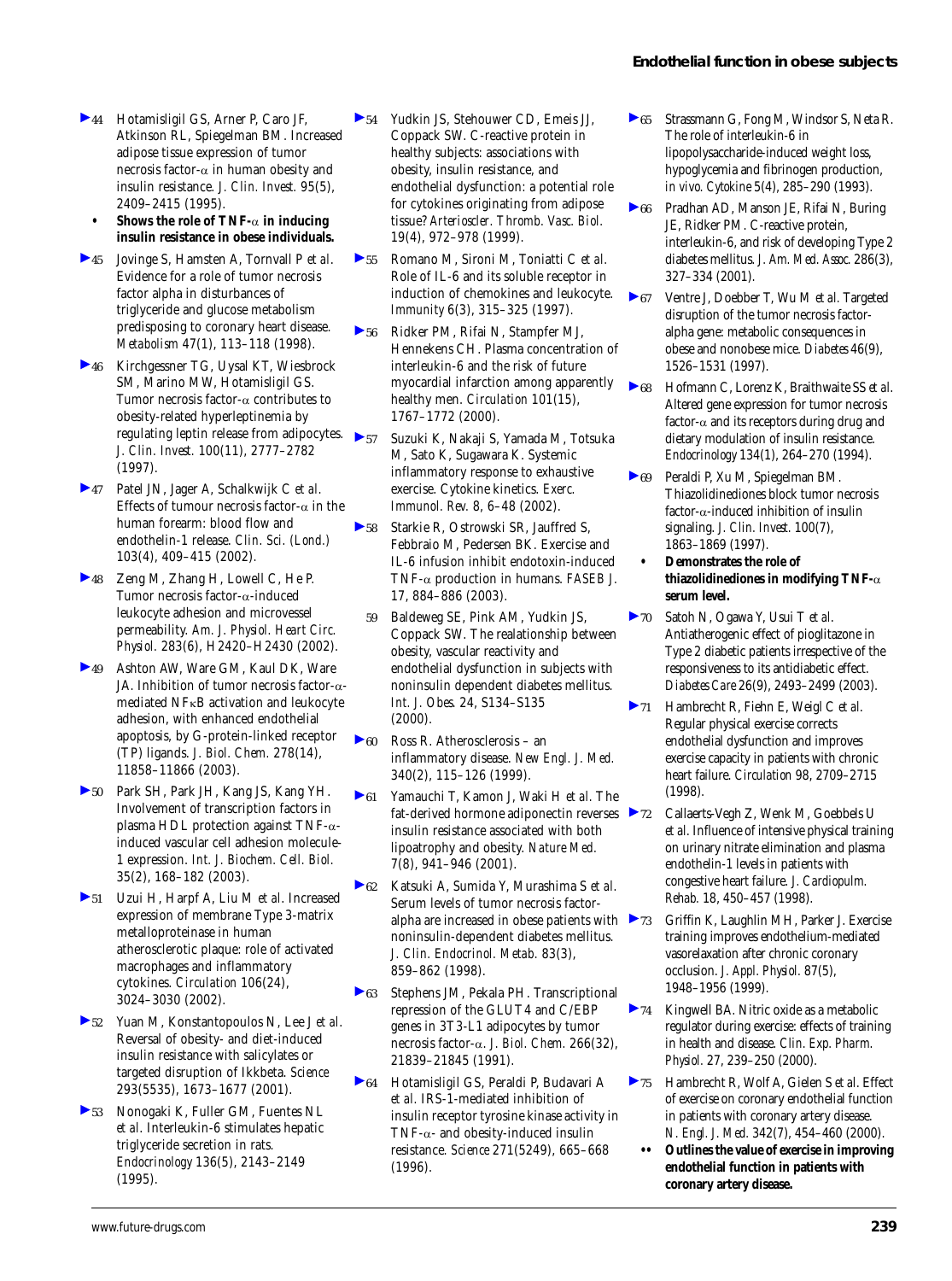- 76 Clarkson P, Montgomery HE, Mullen MJ *et al*. Exercise training enhances endothelial function in young men. *J. Am. Coll. Cardiol.* 33, 1379–1385 (1999).
- 77 Kingwell BA, Sherrard B, Jennings GL, Dart AM. 4 weeks of cycle training increases >87 basal production of nitric oxide from the forearm. *Am. J. Physiol.* 272, H1070–H1077 (1997).
- 78 Ziccardi P, Nappo F, Giugliano G *et al.* Reduction of inflammatory cytokine concentrations and improvement of endothelial functions in obese women after weight loss over 1 year. *Circulation* 105(7), 804–809 (2002).
- 79 Ridker PM, Hennekens CH, Roitman-Johnson B, Stampfer MJ, Allen J. Plasma concentration of soluble intercellular adhesion molecule 1 and risks of future myocardial infarction in apparently healthy men. *Lancet* 351(9096), 88–92 (1998).
- 80 Sciacqua A, Candigliota M, Ceravolo R *et al*. Weight loss in combination with physical activity improves endothelial dysfunction in human obesity. *Diabetes Care* 26(6), 1673–1678 (2003).
	- **Demonstrates the value of weight reduction in improving endothelial function in obese individuals.**
- 81 Nicoletti G, Giugliano G, Pontillo A *et al*. Effect of a multidisciplinary program of weight reduction on endothelial functions in obese women. *J. Endocrinol. Invest.* 26(3), RC5–RC8 (2003).
- ▶ 82 McNally PG, Lawrence IG, Watt PA, Hillier C, Burden AC, Thurston H. The effect of insulin on the vascular reactivity of isolated resistance arteries taken from healthy volunteers. *Diabetologia* 38(4), 467–473 (1995).
- 83 Sakamoto S, Minami K, Niwa Y *et al*. Effect of exercise training and food restriction on endothelium-dependent relaxation in the Otsuka Long-Evans Tokushima fatty rat, a model of spontaneous NIDDM. *Diabetes* 47(1), 82–86 (1998).
- **Demonstrates the difference between diet and exercise on endothelial function.**
- 84 Balkestein EJ, van Aggel-Leijssen DP, van Baak MA, Struijker-Boudier HA, Van Bortel LM. The effect of weight loss with or without exercise training on large artery compliance in healthy obese men. *J. Hypertens.* 17(12 Pt 2), 1831–1835 (1999).
- 85 Gaenzer H, Neumayr G, Marschang P, Sturm W, Kirchmair R, Patsch JR. Flowmediated vasodilation of the femoral and brachial artery induced by exercise in healthy nonsmoking and smoking men. *J. Am. Coll. Cardiol.* 38(5), 1313–1319 (2001).
- 86 Lavrencic A, Salobir BG, Keber I. Physical training improves flow-mediated dilation in patients with the polymetabolic syndrome. *Arterioscler. Thromb. Vasc. Biol.* 20(2), 551–555 (2000).
	- 87 Maiorana A, O'Driscoll G, Cheetham C *et al.* The effect of combined aerobic and resistance exercise training on vascular function in Type 2 diabetes. *J. Am. Coll. Cardiol.* 38(3), 860–866 (2001).
- 88 Fuchsjager-Mayrl G, Pleiner J, Wiesinger GF *et al*. Exercise training improves vascular endothelial function in patients with Type 1 diabetes. *Diabetes Care* 25(10), 1795–1801 (2002).
- 89 Karason K, Wikstrand J, Sjostrom L, Wendelhag I. Weight loss and progression of early atherosclerosis in the carotid artery: a 4-year controlled study of obese subjects. *Int. J. Obes. Relat. Metab. Disord.* 23(9), 948–956 (1999).
	- **•• Demonstrates that weight reduction slows the progression of atherosclerosis in obese subjects.**
	- 90 Sasaki S, Higashi Y, Nakagawa K *et al*. A low-calorie diet improves endotheliumdependent vasodilation in obese patients with essential hypertension. *Am. J. Hypertens.* 15(4 Pt 1), 302–309 (2002).
	- 91 Raitakari M, Ilvonen T, Ahotupa M *et al*. Weight reduction with very-low-caloric diet and endothelial function in overweight adults: role of plasma glucose. *Arterioscler. Thromb. Vasc. Biol.*. 24(1), 124–128 (2004).
- 92 Carluccio MA, Siculella L, Ancora MA *et al*. Olive oil and red wine anti-oxidant polyphenols inhibit endothelial activation: anti-atherogenic properties of Mediterranean diet phytochemicals. *Arterioscler. Thromb. Vasc. Biol.* 23(4), 622–629 (2003).
- 93 Yildirir A, Tokgozoglu SL, Oduncu T *et al*. Soy protein diet significantly improves endothelial function and lipid parameters. *Clin. Cardiol.* 24(11), 711–716 (2001).
- 94 Miyashita Y, Koide N, Ohtsuka M *et al*. Beneficial effect of low carbohydrate in low calorie diets on visceral fat reduction in Type 2 diabetic patients with obesity. *Diabetes Res. Clin. Prac.* 65(3), 235–241  $(2004)$ 
	- **Demonstrates the value of diet composition in modifying visceral fat volume, basal insulin and lipid profile.**
- 95 Torgerson JS, Hauptman J, Boldrin MN, Sjostrom L. XENical in the prevention of diabetes in obese subjects (XENDOS) study: 105 Milan G, Granzotto M, Scarda A *et al*. a randomized study of orlistat as an adjunct to lifestyle changes for the prevention of Type 2 diabetes in obese patients. *Diabetes Care* 27(1), 155–161 (2004).
- 96 Tuomilehto J, Lindstrom J, Eriksson JG *et al.* Finnish Diabetes Prevention Study Group. Prevention of Type 2 diabetes mellitus by changes in lifestyle among subjects with impaired glucose tolerance. *N. Engl. J. Med.* 344(18), 1343–1350 (2001).
	- **•• Long-term study showing that lifestyle modification reduces the risk of Type 2 diabetes among individuals with prediabetes.**
- 97 Fuchsjager-Mayrl G, Pleiner J, Wiesinger GF *et al*. Exercise training improves vascular endothelial function in patients with Type 1 diabetes. *Diabetes Care* 25(10), 1795–1801 (2002).
- 98 Shimomura I, Funahashi T, Takahashi M *et al*. Enhanced expression of PAI-1 in visceral fat: possible contributor to vascular disease in obesity. *Nature Med.* 2(7), 800–803 (1996).
- 99 Leinonen E, Hurt-Camejo E, Wiklund O, Hulten LM, Hiukka A, Taskinen MR. Insulin resistance and adiposity correlate with acute-phase reaction and soluble cell adhesion molecules in Type 2 diabetes. *Atherosclerosis* 166(2), 387–394 (2003).
- 100 McGill JB, Schneider DJ, Arfken CL, Lucore CL, Sobel BE. Factors responsible for impaired fibrinolysis in obese subjects and NIDDM patients. *Diabetes* 43(1), 104–109 (1994).
- 101 Rissanen P, Vahtera E, Krusius T, Uusitupa M, Rissanen A. Weight change and blood coagulability and fibrinolysis in healthy obese women. *Int. J. Obes. Relat. Metab. Disord.* 25(2), 212–218 (2001).
- 102 Ouchi N, Kihara S, Arita Y *et al.* Adipocyte-derived plasma protein, adiponectin, suppresses lipid accumulation and class A scavenger receptor expression in human monocytederived macrophages. *Circulation* 103(8), 1057–1063 (2001).
	- 103 Hamdy O, Moussa A, Ledbury S *et al*. Effects of weight loss and increased physical activity on insulin and glucose dynamics in obese subjects with insulin resistance syndrome. *Diabetes* 51(Suppl. 2), A60 (2002).
- 104 Bastard JP, Jardel C, Bruckert E *et al.* Elevated levels of interleukin-6 are reduced in serum and subcutaneous adipose tissue of obese women after weight loss. *J. Clin. Endocrinol. Metab.* 85(9), 3338–3342 (2000).
	- Resistin and adiponectin expression in visceral fat of obese rats: effect of weight loss. *Obes. Res.* 10(11), 1095–1103 (2002).